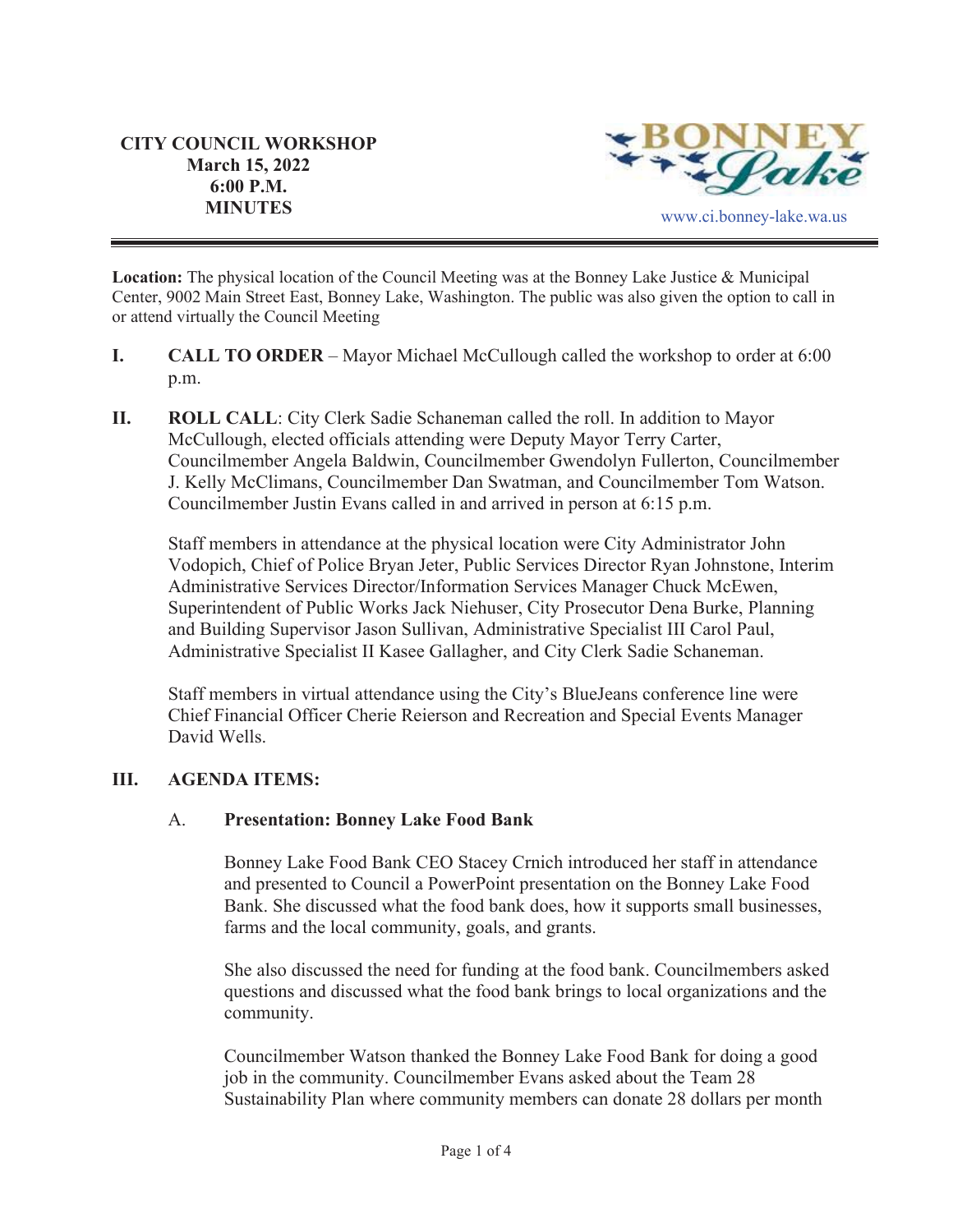to help people in need. Councilmember Baldwin talked about her own experience from her past and that the Bonney Lake Food Bank brings dignity back to people in need. There was a Council consensus to table the discussion until the Council Retreat on May 21, 2022.

### B. **Council Open Discussion:**

Communities For Families Coalition Meeting. Councilmember Watson attended the Communities For Families Coalition Meeting on March 3, 2022, with Councilmember Fullerton. There was a presentation about Lahars and the routes leading to Bonney Lake that will be used in case of a Lahar. Councilmember Watson said that he would like to discuss how the city will plan for this going forward to support all the evacuees from the valley.

Super-Secret Community Project. Councilmember Watson is a part of the Super-Secret Community Project where they will be putting together volunteers within our community to help clean up and move forward on some projects. He discussed Earth Day, Beautify Bonney Lake, and organizing clean-ups. He is looking forward to getting more people involved.

Keeping in Mind. Councilmember Watson visited Marilee Hill-Anderson, whose husband is very ill. He asked to keep them in our thoughts and prayers.

Small Businesses. Councilmember Baldwin has been visiting local small businesses and checking in. These businesses have communicated to her that they are getting inundated with regulations. She is going to start gathering information from small businesses to help them team up and support each other with questions and ideas. She wants to discuss at a workshop in the future, the possibility of reviewing the current city code and determine if they are necessary. Mayor McCullough discussed using Pierce County District 1 Councilmember Dave Morell as a resource. Councilmembers made suggestions and added input on helping small businesses in Bonney Lake.

Parks. Councilmember Fullerton would like a parks study done to look for opportunities for grants to fund new parks and other city parks projects.

## C. **Review Of Council Minutes: March 1, 2022, Council Workshop and March 8, 2022, Council Meeting.**

Councilmembers Watson and Fullerton and Deputy Mayor Carter reported that they had provided Administrative Specialist II Kasee Gallagher with a number of corrections to the draft minutes. There was a general consensus of the Council to move the revised minutes forward to the next Council meeting for approval.

D. **Action:** None.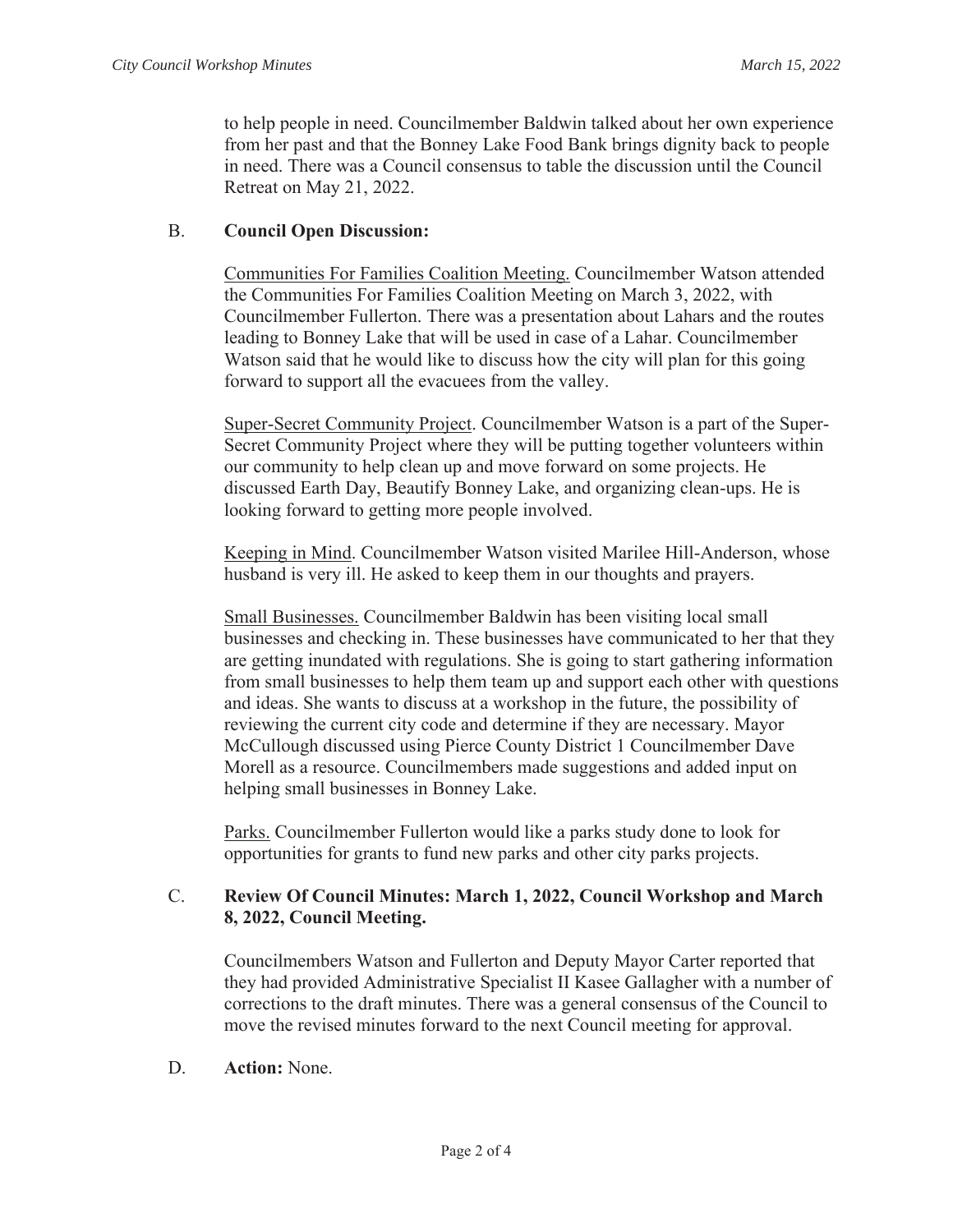#### E. **Discussion:** B&O Tax/B&O Calculations.

Chief Financial Officer Cherie Reierson stated she had sent out a memo to Councilmembers giving information on adding a B&O Tax to leverage monies for a bond for city parks. Councilmember Evans discussed taking advantage of the .2% B&O Tax that the city can apply onto businesses to build or improve parks in our community.

Councilmembers discussed the need for funding parks and asked questions on how the tax would work, for how long, and the revenue it would bring in. Public Services Director Ryan Johnstone state that the city is currently working on a Request For Proposal for a consultant to do a parks study, this will help to know what is needed for each park. Councilmember Baldwin had asked about using the tax to also help with a sewage plant in Bonney Lake. Public Service Director Ryan Johnstone stated the amount would start at 75-90 million as a base cost. There was a general consensus of the Council to table this discussion until the Council Retreat on May 21, 2022.

### F. **Discussion:** City Attorney.

City Administrator John Vodopich brought to Council that the City Attorney gave her notice and asked what direction the city will take, a full-time in-house attorney or one that does billable hours. Mayor Mccullough stated that the city deserved a full-time attorney. Councilmember Swatman questioned if a full-time attorney is needed and could be kept busy full-time. City Administrator John Vodopich stated that the average billable hours per month for 2020-2021 was 30- 45 hours. Councilmember Evans asked what the cost gap would be. Councilmembers requested a study to be done over the last four years of cost with the current city attorney versus an in-house full-time attorney

There was a general consensus of the Council to table this discussion to a future workshop.

## **IV. EXECUTIVE/CLOSED SESSION:** None.

#### **V. ADJOURNMENT:**

EQBSEECE37394E8

**At 7:52 p.m. the Meeting was adjourned by Mayor McCullough with the common consent of the City Council.**

-DocuSianed by: Sadie a. Schaneman

DocuSianed by  $\mathcal{A}_{\mathcal{A}}$ 

Sadie A. Schaneman, CMC, City Clerk Michael McCullough, Mayor